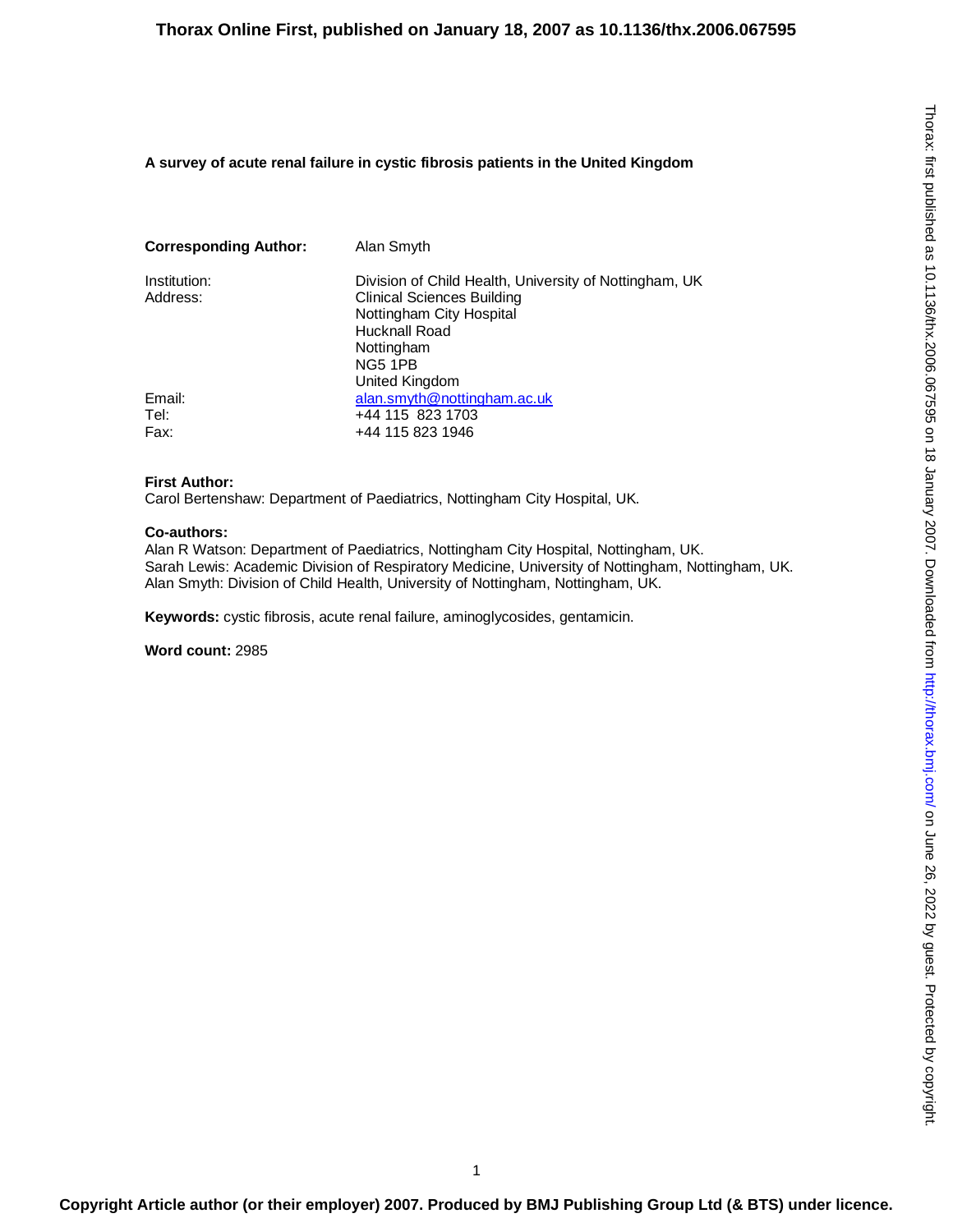# **A survey of acute renal failure in cystic fibrosis patients in the United Kingdom**

Authors: Carol Bertenshaw, Alan Watson, Sarah Lewis, Alan Smyth

## **ABSTRACT**

**Background:** There has been a recent increase in the number of reported cases of acute renal failure (ARF) in cystic fibrosis (CF). We sought to determine the incidence risk of ARF in patients with CF in the UK and to identify possible aetiological factors.

**Methods:** We asked all doctors working at UK CF Centres if they had been involved with the management of a patient with CF who had developed ARF. Those responding positively were asked to request informed consent for entry into the study. The patient's case notes were then reviewed by a researcher. We restricted the analysis to patients developing ARF between 1997 & 2004. A second questionnaire sought information on aminoglycoside prescribing practice.

**Results:** Responses were received from 55/56 centres, with 64 reports in 1997-2004, and 9 duplicates, leaving 55 cases. Consent was obtained for data extraction in 26 cases, of which 24 fitted our criteria for ARF (verified data). Median age at presentation with ARF was 9.7 years (range 0.4 – 31.8) and 12 cases were male. The incidence risk of ARF was between 4.6 (verified data) and 10.5 cases (all data) / 10,000 CF patients / year. In 21 cases (88%) an aminoglycoside was prescribed at onset of ARF or in the preceding week. Sixteen (76%) of those receiving an aminoglycoside had gentamicin. A renal biopsy was performed in 7 cases and in 6 histological examination revealed acute tubular necrosis. Each of these latter cases had received gentamicin. Renal dialysis was required in 13 cases (54%). A compete recovery was seen in 22/24 (92%) patients (normotensive and not requiring dialysis at follow up).

**Conclusions:** There is increasing recognition of ARF in patients with CF and there is a significant morbidity with the majority of patients requiring dialysis. This study implicates intravenous aminoglycosides, particularly gentamicin, in the aetiology of ARF in CF. We plan to test this hypothesis in a forthcoming case control study.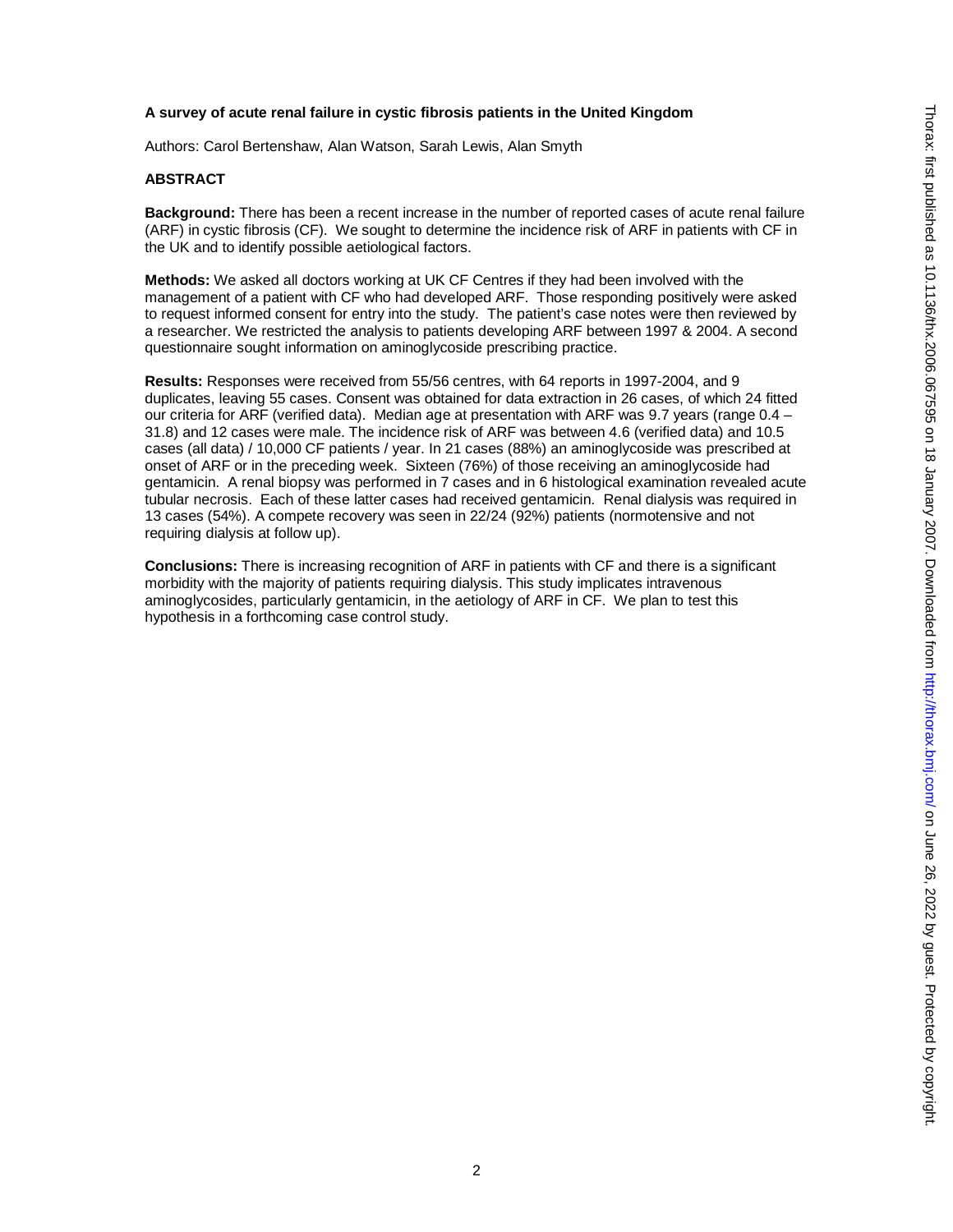# **INTRODUCTION**

Until recently there have been no case reports of acute renal failure (ARF) in cystic fibrosis (CF). This is surprising as this patient group are prescribed frequent and repeated courses of antibiotics which are associated with drug induced nephrotoxicity. In addition non-steroidal anti-inflammatory drugs (NSAIDS), which can also be nephrotoxic, may be prescribed in an attempt to slow the decline in pulmonary function and as symptomatic treatment of arthropathy.

The registry of the Nottingham supra-regional paediatric renal unit (catchment area population of 6 million) shows no cases of ARF in CF patients between 1985 and 1998. However, since 1999, six cases have been referred, and in each case there was a history of treatment with gentamicin and a cephalosporin.<sup>1;2</sup> There have been other reports of renal failure in patients with CF treated with gentamicin and ceftazidime,  $3,4$  with ciprofloxacin,  $5,6$  following concomitant use of an aminoglycoside and ibuprofen<sup>7,8</sup> and with nebulised tobramycin.<sup>9</sup> ARF has also been reported in adults with CF, associated with dehydration during hot weather.<sup>10</sup> More recently Al-Aloul et al reported 8 cases of ARF in adult patients with CF, all of whom were prescribed an aminoglycoside; 6 in combination with intravenous colistin. A number of their patients had also received NSAIDS.<sup>11</sup>

In the light of the recent increase in the number of reported cases of ARF in CF, we conducted a national questionnaire survey and case note review to estimate its incidence risk in the United Kingdom (UK) and to identify potential aetiological factors.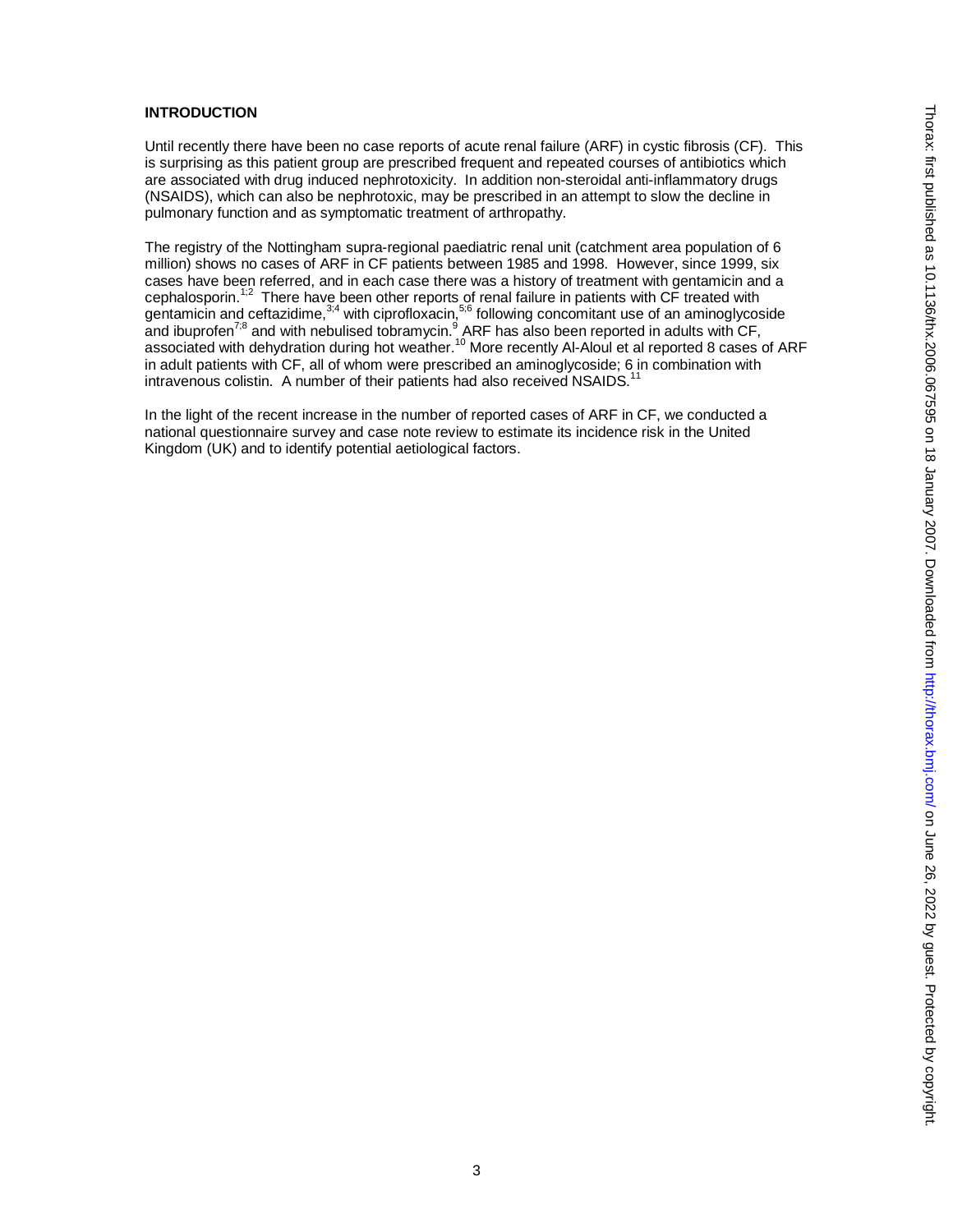## **METHODS**

A questionnaire was sent to all consultant Paediatricians and Physicians in each UK specialist CF Centre listed by the UK CF Trust asking: 1) Have you ever been involved with the management of a patient with CF who has developed ARF? 2) In what year did the patient present? 3) Did the patient receive dialysis? 4) Have you any other comments you wish to make? Those doctors who reported a case were contacted again and asked to seek consent from each patient and/or their guardian for the case notes to be examined by a researcher and, if appropriate thereafter, for inclusion in the study. For pragmatic reasons, we elected to confine data extraction to cases occurring in the 8 year period from 1997 to 2004 inclusive.

After written, informed consent was obtained, the hospital records of each patient were scrutinised by a visiting researcher (CB) and the reported case of ARF evaluated for inclusion in the study. The inclusion criteria were:

- 1. The presence of ARF, defined as elevated plasma creatinine for age with or without oliguria and
- 2. A prior diagnosis of CF having been made by sweat test or by genotyping, in a patient with clinical features of CF.

Patients who had undergone solid organ transplantation were excluded. There were no other exclusion criteria.

A detailed demographic and clinical dataset was extracted on each case enrolled and recorded on a case record form, before entry on an electronic database. Data were collected on past drug history, recognised risk factors for ARF, drug history at the time of ARF, management of the episode of ARF and outcome. Data missing from the case notes were requested by letter from the reporting clinician and from other doctors involved with the case. In addition, each clinician originally surveyed was sent a second questionnaire. This requested information on: the number of patients attending the centre; number of courses of intravenous antibiotics; which aminoglycosides were used; which dosing regimen and whether any changes had taken place in the last 10 years.

The study protocol was approved by the North-West Multi Centre Research Ethics Committee (MREC) and by the relevant Local Research Ethics Committees (LREC) and hospital Research and Development (R&D) Departments.

**Statistical methods:** Continuous variables were expressed as medians with ranges. Categorical variables were expressed as prevalence and percentages.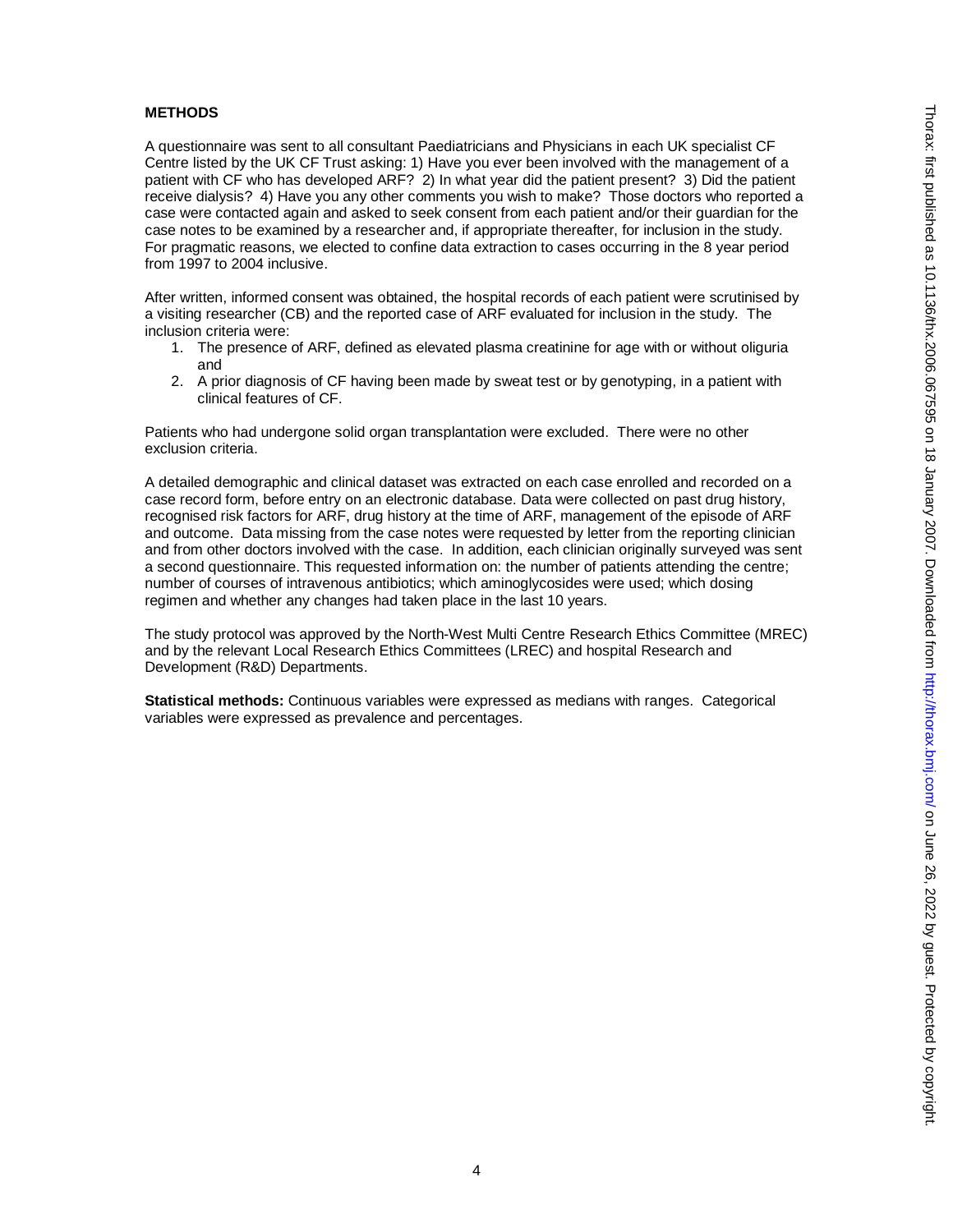## **RESULTS**

# **Incidence risk of ARF in CF patients:**

The initial questionnaire was sent to 99 doctors in 56 UK CF centres (30 paediatric and 26 adult). Responses were received from 94/99 doctors and 55/56 centres. Of the 56 centres surveyed, 38 reported experience of ARF in CF patients. There were 64 reports between 1997 and 2004. Nine were duplicates, leaving 55 cases. Informed consent for study screening and enrolment was obtained in 26 of 55 cases. All 26 sets of case notes were reviewed and in 24 of these the enrolment criteria were satisfied and data were extracted for further analysis. The excluded cases were an adult with nephrotic syndrome, without evidence of ARF, and a child with a transient rise in creatinine which did not exceed the upper limit of normal. In 2001, 6558 patients in the UK were registered with the UK CF database, with figures for 2002 and 2003 indicating a stable population.<sup>12</sup> Over the 8 year period of our study, the 24 verified cases and 55 reported cases give a mean annual number of cases of 3 and 6.9 per annum respectively. Based on a UK CF population of 6558, this gives an incidence risk of between 4.6 and 10.5 cases of ARF / 10,000 CF patients / year, depending on whether the verified cases or all the reported cases are used as the numerator. The 24 cases came from 20 centres: 17 centres recruited 1 case; 2 centres recruited 2 cases and 1 centre recruited 3 cases.

#### **Risk factors for ARF:**

Table 1 shows the age, sex and risk factors for ARF in the 24 patients studied. In 21/24 cases there was a history of aminoglycoside administration at the time of onset of ARF or in the preceding week. Of those who had an aminoglycoside, 15 (71%) had gentamicin and 5 (24%) had tobramycin (one patient had both). The most common antibiotic combination was gentamicin and ceftazidime (14 patients). As well as receiving an aminoglycoside, patient 9 had received ciclosporin two years previously (for co-morbid asthma) and patient 12 was currently having ciclosporin (for allergic bronchopulmonary aspergillosis). Of the three cases who did not receive an aminoglycoside, patient 8 had a suspected hypersensitivity reaction whilst on oral rifampicin, ciprofloxacin and azithromycin; patient 20 was receiving regular naproxen (for rheumatoid factor positive arthritis); and patient 21 had CF related diabetes, but no other risk factors for ARF.

Table 2 shows the dosing regimen, recorded levels and previous exposure to aminoglycosides. The maximum recommended dose of gentamicin or tobramycin, in UK guidelines, is 12 mg/kg/day<sup>13</sup> and this was exceeded in 8 cases. Two patients received once daily aminoglycosides. Eight patients received more than 2 weeks of intravenous aminoglycoside treatment (median duration 13 days, range 3-49 days). In 9 patients a trough aminoglycoside level above the recommended value of 2  $mg/L<sup>14</sup>$  was recorded but in some cases this was after the onset of renal failure. Twenty patients had received one or more courses of intravenous antibiotics previously (median 11 courses, range 0-72). The median interval between the patient developing ARF and their previous course of antibiotics, including an aminoglycoside was 5 months (range 1–59 months).

#### **Management & Outcome of ARF:**

Fourteen patients had a renal ultrasound scan at the time of ARF, but the findings were not diagnostic (table 3). No renal stones were reported. Acute tubular necrosis was seen in 6 of 7 renal biopsies (with co-existing interstitial nephritis in one) and all these patients had been treated with gentamicin. The remaining biopsy (patient 20) showed post infectious glomerulonephritis. In all cases the maximum serum creatinine level was raised above the upper limit of normal for age (median 674 micromol/L, range 124-1972 micromol/L). Serum magnesium was recorded in 14 cases and 2 cases had hypomagnesaemia (< 0.7mmol/l). Thirteen patients (54%) had dialysis and each of these had been given an intravenous aminoglycoside shortly before the onset of ARF. There was complete data on duration of dialysis in 12 cases (median 7.5 days, range 3-23 days). Several months after the episode of ARF, 22/24 patients had made a full recovery. Patient 11 required long term dialysis, but had biopsy evidence of diabetic nephropathy prior to the episode of ARF. Patient 20 required long term antihypertensive treatment. Patients 4 and 13 had minor, high frequency sensorineural hearing loss at follow up (both had received gentamicin). Follow up audiograms were not widely performed.

### **Aminoglycoside prescribing patterns:**

We received replies from  $44/56$  centres to the second questionnaire requesting information regarding aminoglycoside prescribing practice. Gentamicin was used in 13 centres (30%), and tobramycin in 37 (84%) (6 centres used both). In the centres using gentamicin, 8 used a three times daily dosing regimen. In the centres preferring tobramycin, 26 prescribed a once daily regimen.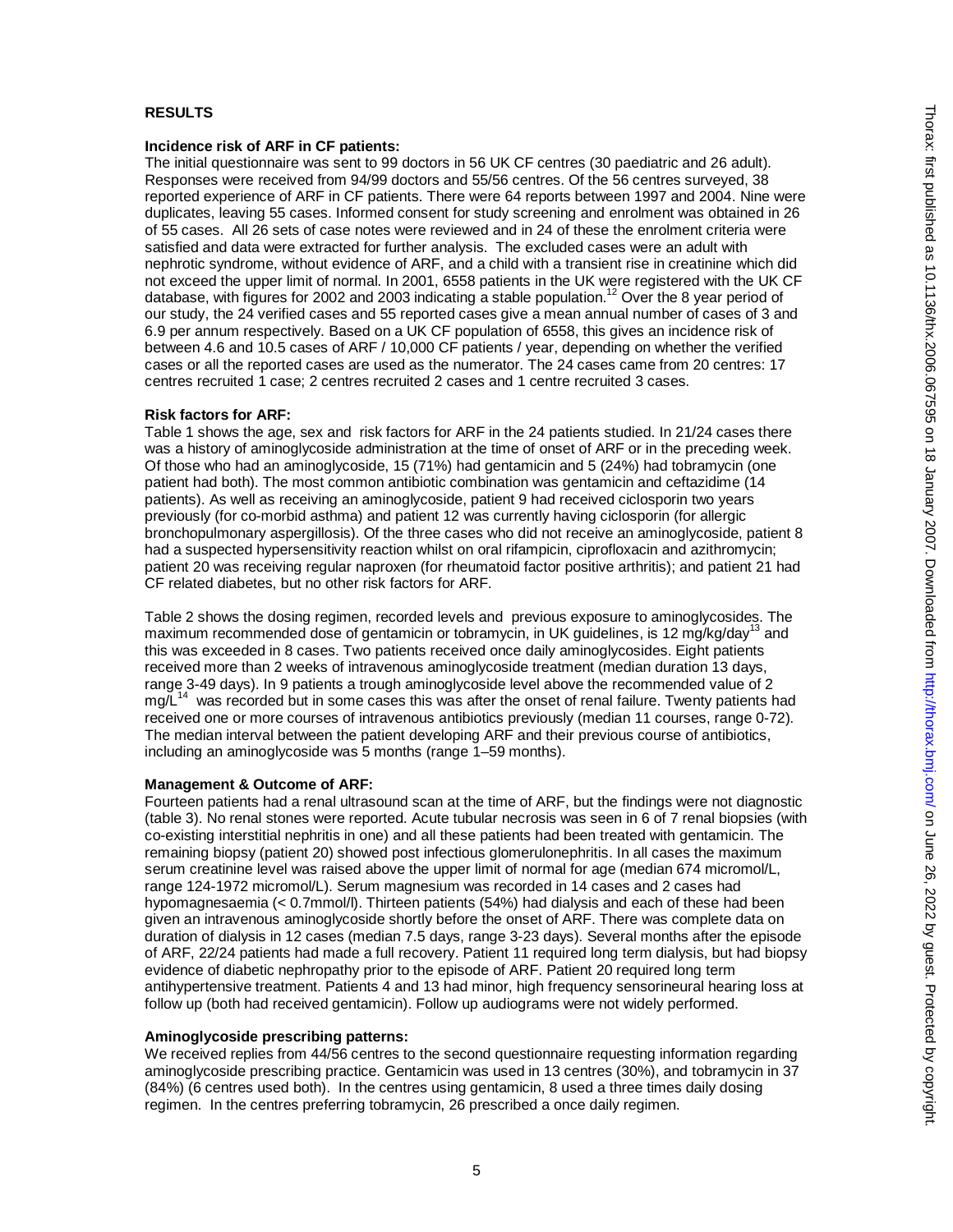| No.            | Age (y) | Sex |                               | Aminoglycoside Prior/Concurrent <sup>1</sup> | Ceftazidime | Nebulised antibiotic <sup>2</sup> | Other nephrotoxic drug <sup>3</sup> Other risk factor <sup>4</sup> |                                                                      |
|----------------|---------|-----|-------------------------------|----------------------------------------------|-------------|-----------------------------------|--------------------------------------------------------------------|----------------------------------------------------------------------|
|                | 0.4     | M   | Gentamicin                    | Prior                                        | Yes         | Colistin (e)                      |                                                                    | Diarrhoea & vomiting                                                 |
| $\overline{c}$ | 21.1    | F   | Gentamicin                    | Concurrent                                   | Yes         | Colistin (e)                      | Diclofenac (c)                                                     |                                                                      |
| 3              | 6.9     | M   | Gentamicin then<br>Tobramycin | Prior/Concurrent                             | Yes         | None                              |                                                                    |                                                                      |
| 4              | 5.0     | M   | Gentamicin                    | Concurrent                                   | Yes         | None                              |                                                                    | Fever                                                                |
| 5              | 5.7     | M   | Gentamicin                    | Concurrent                                   | No          | Gentamicin (c)                    |                                                                    | Neonatal renal cortical necrosis                                     |
| 6              | 11.9    | F   | Tobramycin                    | Concurrent                                   | No          | Colistin (c)                      | Ibuprofen (c)                                                      | Fever                                                                |
|                | 4.4     | M   | Gentamicin                    | Prior                                        | Yes         | Colistin (e)                      |                                                                    |                                                                      |
| 8              | 18.6    | F   | None                          |                                              |             | Colistin (c)                      |                                                                    | 'Flu like illness following oral<br>Rifampicin & Ciprofloxacin. CFRD |
| 9              | 12.3    | F.  | Gentamicin                    | Prior                                        | Yes         | Tobramycin (c)                    | Ciclosporin (e)                                                    |                                                                      |
| 10             | 17.0    | F   | Tobramycin                    | Concurrent                                   | No          | Colistin (c)                      |                                                                    | Toxic shock. Clostridium difficile toxin<br>in stool.                |
| 11             | 31.8    | F.  | Gentamicin                    | Prior                                        | Yes         | Gentamicin (e)                    |                                                                    | CFRD & diabetic nephropathy                                          |
| 12             | 9.6     | M   | Gentamicin                    | Concurrent                                   | Yes         | Colistin (c)                      | Ciclosporin (c)                                                    | <b>CFRD</b>                                                          |
| 13             | 3.6     | M   | Gentamicin                    | Concurrent                                   | Yes         | Colistin (c)                      |                                                                    | Diarrhoea & vomiting                                                 |
| 14             | 7.4     | M   | Gentamicin                    | Prior                                        | Yes         | Colistin (c)                      |                                                                    | Previous Pseudo Barter's syndrome                                    |
| 15             | 9.8     | M   | Tobramycin                    | Concurrent                                   | No          | Gentamicin (e)                    | Indomethacin (c)                                                   |                                                                      |
| 16             | 15.0    | M   | Tobramycin                    | Concurrent                                   | No          | Tobramycin (c)                    |                                                                    | CFRD, ventilated, MRSA septicaemia                                   |
| 17             | 15.9    | F   | Tobramycin                    | Concurrent                                   | No          | Colistin (c)                      | Colistin (IV)                                                      | <b>CFRD</b>                                                          |
| 18             | 9.8     | M   | Gentamicin                    | Concurrent                                   | No          | None                              | Naproxen (e)<br>& Diclofenac (e)                                   | Constipation, osmotic laxitives                                      |
| 19             | 3.6     | M   | Gentamicin                    | Concurrent                                   | Yes         | Colistin (c)                      |                                                                    | Gastro-oesophageal reflux, vomiting                                  |
| 20             | 12.1    | F   | None                          |                                              |             | None                              | Naproxen (c)                                                       | RhF +ve arthritis                                                    |
| 21             | 17.3    | F   | None                          |                                              |             | Colistin (e)                      |                                                                    | <b>CFRD</b>                                                          |
| 22             | 8.0     | F   | Gentamicin                    | Prior                                        | Yes         | Colistin (c)                      |                                                                    |                                                                      |
| 23             | 8.0     | F   | Gentamicin                    | Concurrent                                   | Yes         | Colistin (c)                      |                                                                    |                                                                      |
| 24             | 9.0     | F   | Gentamicin                    | Prior                                        | Yes         | Colistin (c)                      |                                                                    |                                                                      |

# **Table 1. Age, sex & risk factors for acute renal failure (ARF)**

1. Timing of aminoglycoside in relation to ARF: Concurrent = at the time ARF diagnosed. Prior = within the week prior to ARF.

2. Patients receiving nebulised tobramycin had intravenous solution in nebulised form. c = concurrent. e = ever.

3. IV = intravenous

4. CFRD = Cystic fibrosis related diabetes. MRSA = Methicillin resistant *Staphylococcus aureus.*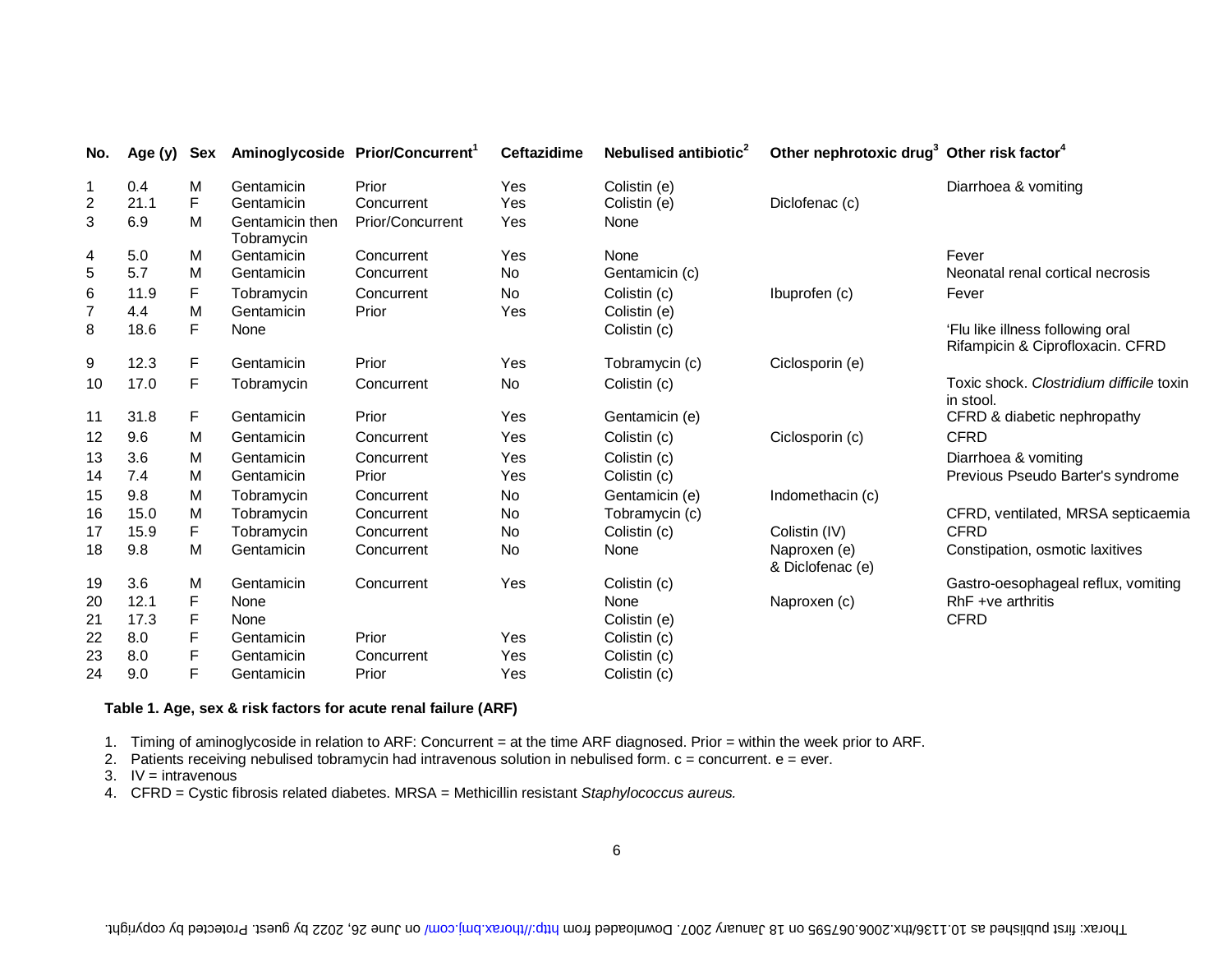| No.            | Aminoglycoside Dose / kg Times / d Duration of $IV1$ |                                |   | aminoglycoside | <b>Maximum trough Previous</b><br>level | aminoglycoside aminoglycosides of IV antibiotics <sup>2</sup> | No. previous courses | Interval since last<br>IV aminoglycoside<br>(months) |
|----------------|------------------------------------------------------|--------------------------------|---|----------------|-----------------------------------------|---------------------------------------------------------------|----------------------|------------------------------------------------------|
| $\mathbf{1}$   | Gentamicin                                           | 2.91                           | 3 | 15             | 1.6                                     | No                                                            | 0                    |                                                      |
| 2              | Gentamicin                                           | 5.06                           | 3 | 27             | 11.0                                    | Yes                                                           | 35                   | 3                                                    |
| 3              | Gentamicin &<br>Tobramycin                           | 3.92                           | 3 | 10             | 9.8                                     | Yes                                                           |                      | 8                                                    |
| 4              | Gentamicin                                           | 4.29                           | 3 | 11             | 1.0                                     | Yes                                                           |                      | 30                                                   |
| 5              | Gentamicin                                           | 2.52                           | 3 | 9              | 5.9                                     | No                                                            | 0                    |                                                      |
| 6              | Tobramycin                                           | 4.08                           | 2 | 3              | 0.2                                     | Yes                                                           | 13                   | 2                                                    |
| $\overline{7}$ | Gentamicin                                           | 4.19                           | 3 | 17             | 0.7                                     | Yes                                                           | 8                    | 1                                                    |
| 8              | None                                                 |                                |   |                |                                         | Yes                                                           | 25                   | 6                                                    |
| 9              | Gentamicin                                           | Dose & regimen not<br>recorded |   |                | 13                                      | Yes                                                           | 22                   | 11                                                   |
| 10             | Tobramycin                                           | 3.25                           | 3 | 15             | 0.9                                     | Yes                                                           | 25                   | $\overline{c}$                                       |
| 11             | Gentamicin                                           | 2.58                           |   | 13             | $<$ 1                                   | Yes                                                           | 72                   | 4                                                    |
| 12             | Gentamicin                                           | 3.33                           | 3 | 11             | 1.8                                     | Yes                                                           | 15                   | 4                                                    |
| 13             | Gentamicin                                           | 5.16                           | 3 | 14             | 1.3                                     | No                                                            | 0                    |                                                      |
| 14             | Gentamicin                                           | 4.16                           | 3 | 15             | 2.1                                     | No                                                            | 0                    |                                                      |
| 15             | Tobramycin                                           | 4.49                           | 3 | 49             | 2.9                                     | Yes                                                           | 25                   | 3                                                    |
| 16             | Tobramycin                                           | 10.00                          | 1 | 34             | 0.2                                     | Yes                                                           | 14                   | 7                                                    |
| 17             | Tobramycin                                           | 4.12                           | 3 | 6              | 5.6                                     | Yes                                                           | 15                   | $\overline{2}$                                       |
| 18             | Gentamicin                                           | 3.29                           | 3 | $\overline{7}$ | $<$ 1                                   | Yes                                                           | 35                   | 12                                                   |
| 19             | Gentamicin                                           | 3.98                           | 3 | 11             | $<$ 1                                   | Yes                                                           | 6                    |                                                      |
| 20             | None                                                 |                                |   |                |                                         | Yes                                                           | 5                    | 4                                                    |
| 21             | None                                                 |                                |   |                |                                         | Yes                                                           | 15                   | 2                                                    |
| 22             | Gentamicin                                           | 3.70                           | 3 | 10             | 6.7                                     | Yes                                                           | 2                    | 8                                                    |
| 23             | Gentamicin                                           | 3.33                           | 3 | 9              | 4.5                                     | Yes                                                           | 2                    | 8                                                    |
| 24             | Gentamicin                                           | 3.28                           | 3 | 19             | 2.1                                     | Yes                                                           | $\overline{c}$       | 59                                                   |

# **Table 2. Dosing regimen, recorded levels & previous exposure to aminoglycosides**

1. Not always possible to determine from the case notes whether a course of treatment included an aminoglycoside.

IV = intravenous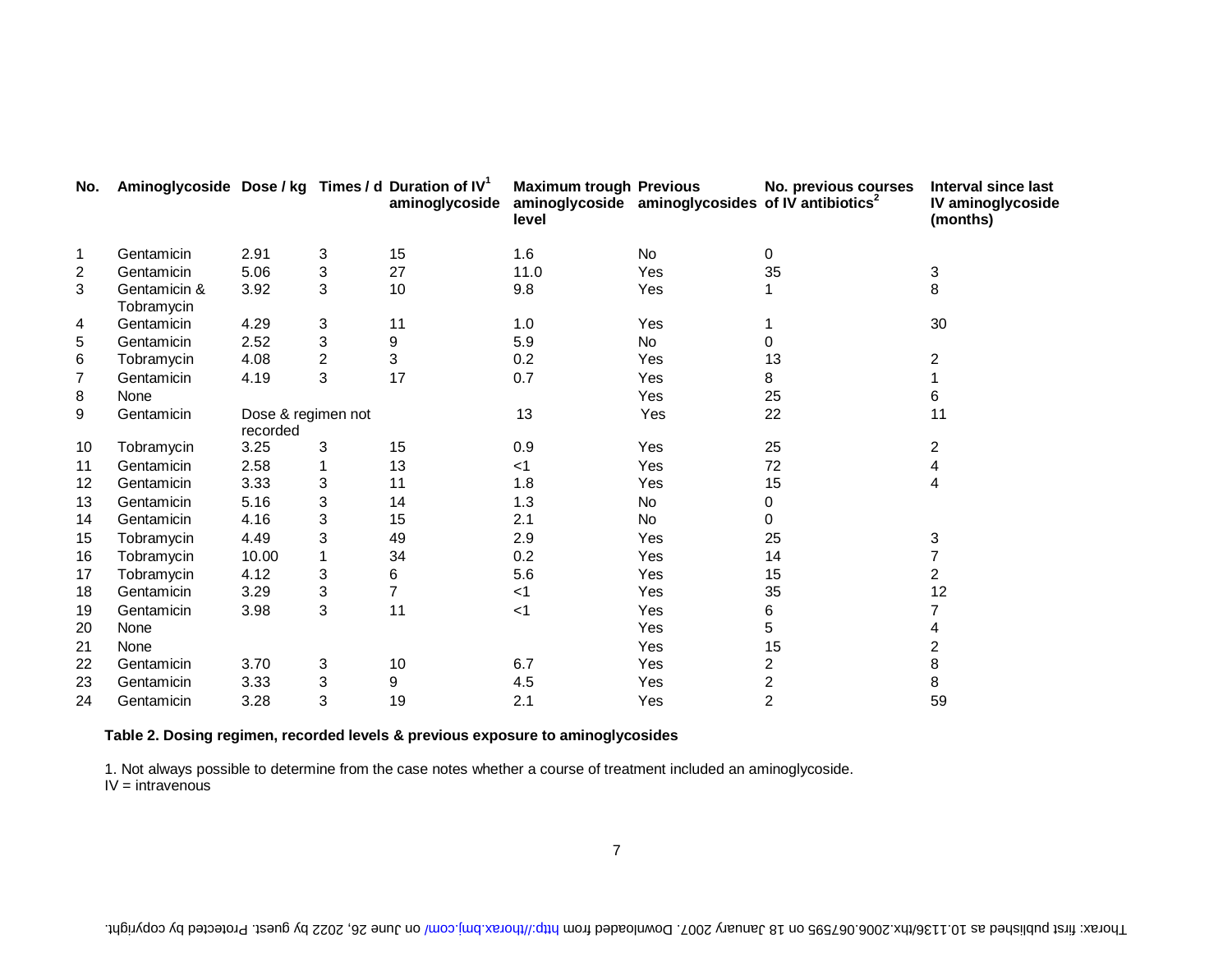| No.              | <b>Renal Ultrasound Scan</b>        | <b>Biopsy'</b>    | Urine output | Max creatinine Dialysis <sup>2</sup> Duration<br>(micromol/L) |             | (days)       |
|------------------|-------------------------------------|-------------------|--------------|---------------------------------------------------------------|-------------|--------------|
| 1                | Enlarged. Consistent with ATN       | N <sub>o</sub>    | Not recorded | 494                                                           | <b>PD</b>   | 4            |
| 2                | Enlarged. Consistent with ATN or GN | <b>No</b>         | Not recorded | 727                                                           | <b>No</b>   |              |
| 3                | Not done                            | <b>ATN</b>        | Anuric       | 678                                                           | <b>PD</b>   | 13           |
| 4                | Enlarged & echogenic                | <b>No</b>         | Anuric       | 768                                                           | HD          | 5            |
| 5                | Small & bright cortex               | No.               | Not recorded | 161                                                           | No          |              |
| 6                | Not done                            | No.               | Normal       | 183                                                           | No.         |              |
| 7                | Not done                            | <b>ATN</b>        | Oliguric     | 874                                                           | <b>PD</b>   | 6            |
| 8                | Normal                              | N <sub>o</sub>    | Normal       | 768                                                           | <b>No</b>   |              |
| $\boldsymbol{9}$ | Not done                            | <b>ATN</b>        | Oliguric     | 1492                                                          | <b>PD</b>   | 20           |
| 10               | Enlarged & echogenic                | No                | Anuric       | 886                                                           | <b>CVVH</b> | 11           |
| 11               | Normal                              | No                | Not recorded | 864                                                           | HD          | 5            |
| 12               | Echogenic                           | <b>No</b>         | Not recorded | 288                                                           | <b>No</b>   |              |
| 13               | Enlarged & echogenic                | <b>No</b>         | Anuric       | 669                                                           | HD          | Not recorded |
| 14               | Not done                            | <b>ATN</b>        | Oliguric     | 782                                                           | HD          | 4            |
| 15               | Not done                            | <b>No</b>         | Normal       | 143                                                           | <b>No</b>   |              |
| 16               | Not done                            | <b>No</b>         | Polyuric     | 241                                                           | HF & HD     | 23           |
| 17               | Not done                            | <b>No</b>         | Not recorded | 168                                                           | <b>No</b>   |              |
| 18               | Not done                            | <b>ATN</b>        | Oliguric     | 850                                                           | <b>No</b>   |              |
| 19               | Echogenic                           | <b>No</b>         | Anuric       | 436                                                           | HD          | 3            |
| 20               | Normal                              | <b>PIGN</b>       | Not recorded | 124                                                           | <b>No</b>   |              |
| 21               | Not done                            | No                | Normal       | 229                                                           | <b>No</b>   |              |
| 22               | Enlarged & echogenic                | No.               | Anuric       | 891                                                           | <b>PD</b>   | 9            |
| 23               | Normal                              | No                | Normal       | 542                                                           | No          |              |
| 24               | Echogenic                           | ATN & IN Oliguric |              | 1972                                                          | HD & PD     | -13          |

# **Table 3. Management & Outcome of ARF**

1. Biopsy appearances: ATN = acute tubular necrosis. PIGN = post infectious glomerular nephritis. IN = interstitial nephritis

2. Dialysis: PD = peritoneal dialysis. HD = haemodialysis. CVVH = continuous venovenous haemofiltration. HF = haemofiltration.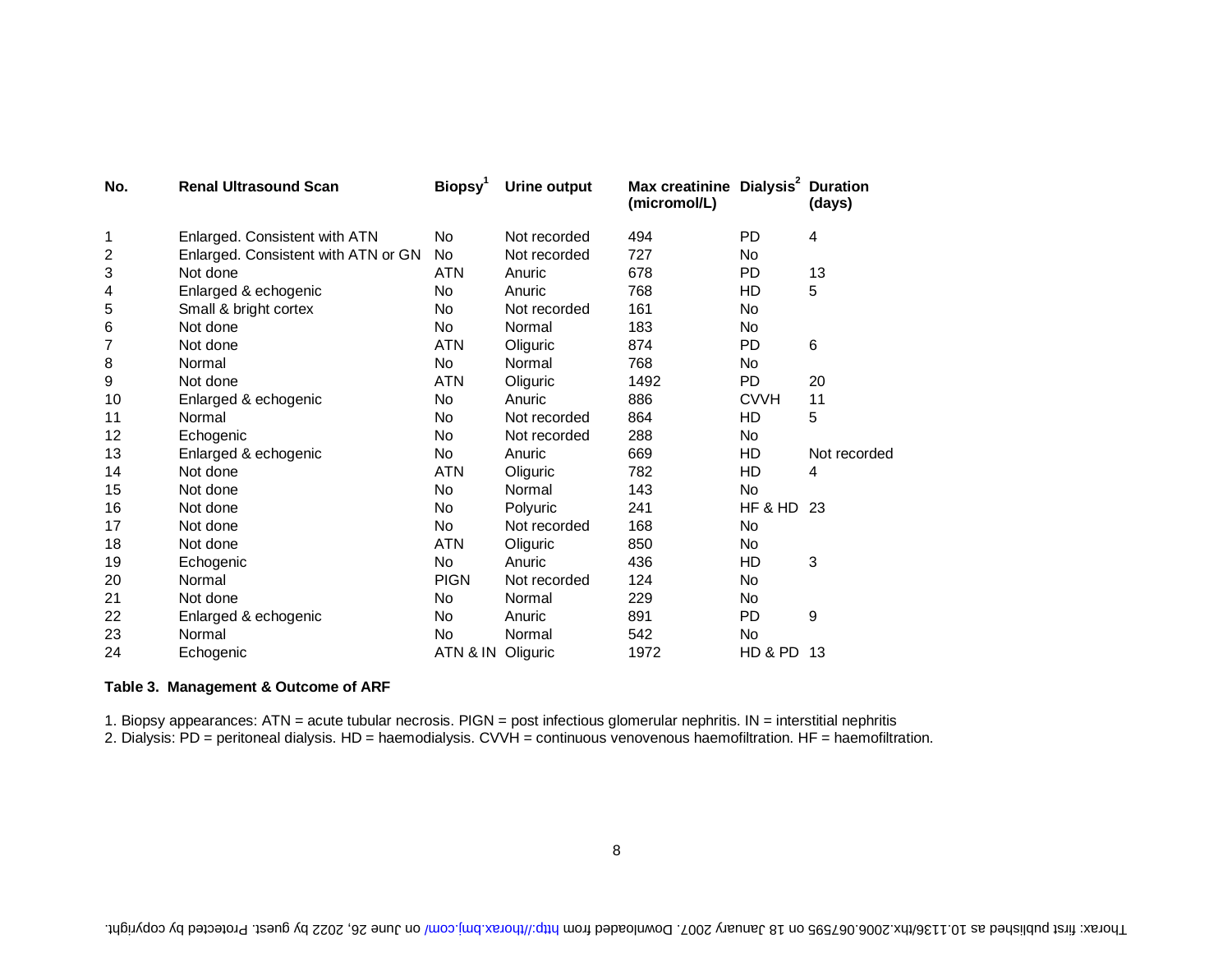### **DISCUSSION**

This study has allowed us to estimate the incidence risk of ARF in CF at between 4.6 and 10.1 cases / 10,000 CF patients / year. The overall incidence of ARF in children is estimated as 7.5 / million / year<sup>15</sup> and in adults 125 / million / year.<sup>16</sup> The risk of renal failure in patients with CF is therefore considerably greater than the background rate (approximately one hundred times greater in children). Although the cystic fibrosis transmembrane conductance regulator (CFTR) is expressed throughout the nephron it is not known to cause impairment in renal function.<sup>17</sup> Therefore it is likely that ARF occurs as a complication of co-morbid disease or treatment. In over half of the cases a previous or current co-morbid condition may have increased susceptibility to renal failure. We found that 88% of cases had received an aminoglycoside intravenously at the time of onset of ARF or in the preceding week, often in combination with a cephalosporin. It is noteworthy that, while 71% of the cases who developed ARF after receiving an aminoglycoside had gentamicin, only 13/44 (30%) of UK CF Centres reported using gentamicin during this time period. Of the cases who went on to require dialysis all had received an aminoglycoside. All but two patients had normal renal function on follow up, but GFR was measured in only one patient (in whom it was reduced) and mild or moderate renal impairment in other patients cannot be ruled out.

There are a total of 34 CF patients who have developed ARF reported in the world literature (16 children and 18 adults).<sup>1-11</sup> Individual case series do not allow estimates of disease incidence, this requires a systematic survey. Our study is the first report of a national survey, it is the largest single case series and it gives the first estimate of the incidence of ARF in CF patients. The earliest report of ARF in CF patients was published in 1998 which suggests that either this is a new complication in CF or that awareness of the problem has increased in recent years, prompting clinicians to report the association. The fact that our own paediatric renal unit (covering a population of 6 million) had managed no cases of ARF in CF patients before 1998 supports the suggestion that this is a new phenomenon. The majority of patients with CF, developing ARF, need dialysis and all patients our catchment area requiring dialysis are referred to our unit, so it is unlikely that cases were missed prior to 1998. As well as frank renal failure, there is evidence that patients with CF are susceptible to subclinical renal impairment. Al Aloul *et al* have reported that between 31% and 42% of adult CF patients in their unit had a reduced creatinine clearance. Reduced creatinine clearance correlated strongly with the number of previous courses of aminoglycosides.<sup>1</sup>

We experienced difficulty in obtaining informed consent from patients or their parents / guardians for inclusion in the study. Some patients had moved on and could not be traced. In some cases the patient could not be approached for consent because they were acutely ill or the local CF team did not have time to explain the study and request consent. Hence the number of cases initially reported (55) was considerably less than the number of case notes reviewed (26). It was a requirement of ethics approval that the local CF team requested consent and so we could not do this directly. These difficulties are inherent in any national survey, but the fact that not all of the case notes were examined weakens the generalisability of our findings and means that we can only describe the range wherein the incidence risk of ARF in CF patients may lie.

Only 5/24 (21%) patients were over 16 at the time of their ARF whereas there are approximately equal numbers of children and adults with CF in the UK.<sup>12</sup> One would expect that there should be more adults developing ARF because of factors such as cumulative aminoglycoside exposure and CF related diabetes, which increase with age. A large adult centre has since independently reported 8 cases of ARF.<sup>11</sup> If these cases were added to our case series, then 13/32 patients (41%) would be over 16 years at the time of ARF, which is close to an equal distribution of cases in children and adults.

Aminoglycosides are widely prescribed to patients with CF and are likely to retain an important role in the management of CF lung disease for the foreseeable future. Tobramycin in particular remains highly active against *Pseudomonas aeruginosa,*19 has been shown to penetrate effectively into the sputum of patients with  $CF<sup>20</sup>$  and acts synergistically with β- $\frac{1}{2}$  actam antibiotics.<sup>21</sup> A once daily dosing regimen is becoming more widely used in UK CF Centres. The TOPIC study found that once daily dosing with tobramycin was as effective as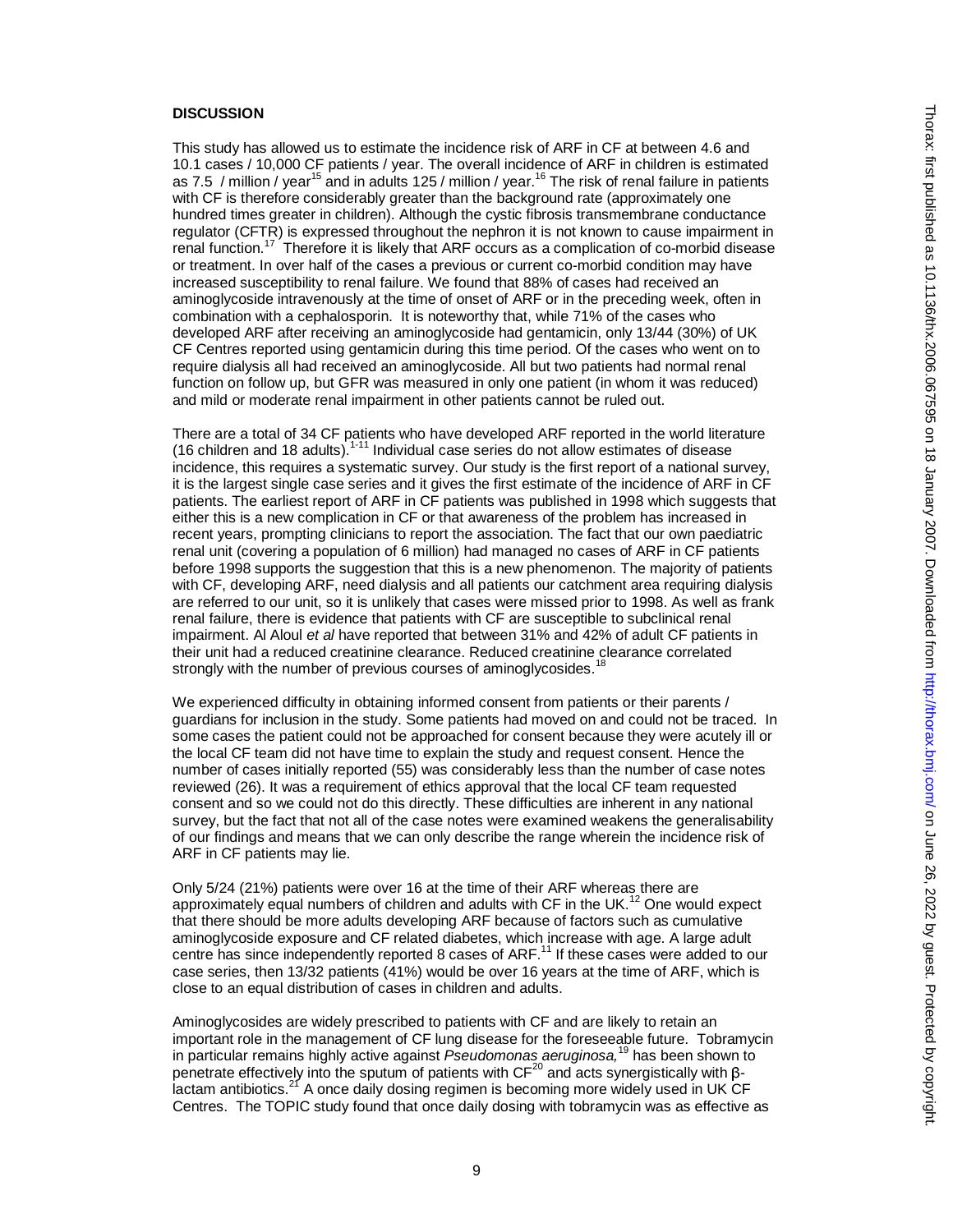thrice daily dosing and may be less nephrotoxic in children.<sup>22</sup> These findings are supported by a Cochrane systematic review.<sup>23</sup> These agents should be prescribed and therapy monitored with care in order to ensure optimal efficacy while minimising the risk of nephrotoxicity. There is no general consensus regarding screening for aminoglycoside induced toxicity. When prescribing once daily tobramycin there is a recommendation from the UK CF Trust *Antibiotic treatment for Cystic Fibrosis* document that renal function should be checked before the first dose and again before the  $8<sup>th</sup>$  dose, and trough tobramycin levels taken before the  $2<sup>nd</sup>$  and  $8<sup>th</sup>$  $dose<sup>24</sup>$ . If no dosage adjustment is required all tests should be repeated weekly while the aminoglycoside is continued. In addition, patients should be advised not to take a NSAID whilst receiving an IV aminoglycoside. In view of the significant number of patients with subclinical impairment of renal function reported by Al Aloul *et al*,<sup>18</sup> it may be sensible to consider measuring GFR at annual assessment in patients who have received multiple courses of aminoglycosides.

Patients with CF are commonly prescribed large numbers of drugs, many of which may be nephrotoxic either alone or in combination. In addition, they may have co-morbid conditions which further increase their risk of renal impairment. The data on aminoglycoside prescribing practices in CF centres must be interpreted with caution, as this is based on questionnaire report alone. However this study does suggest that the use of intravenous aminoglycosides, particularly gentamicin, has an important role in the aetiology of ARF in CF. We plan to test this hypothesis in a forthcoming case control study, which we hope will allow firmer inferences to be drawn regarding the causation of ARF in cystic fibrosis and allow avoidable precipitating factors to be identified.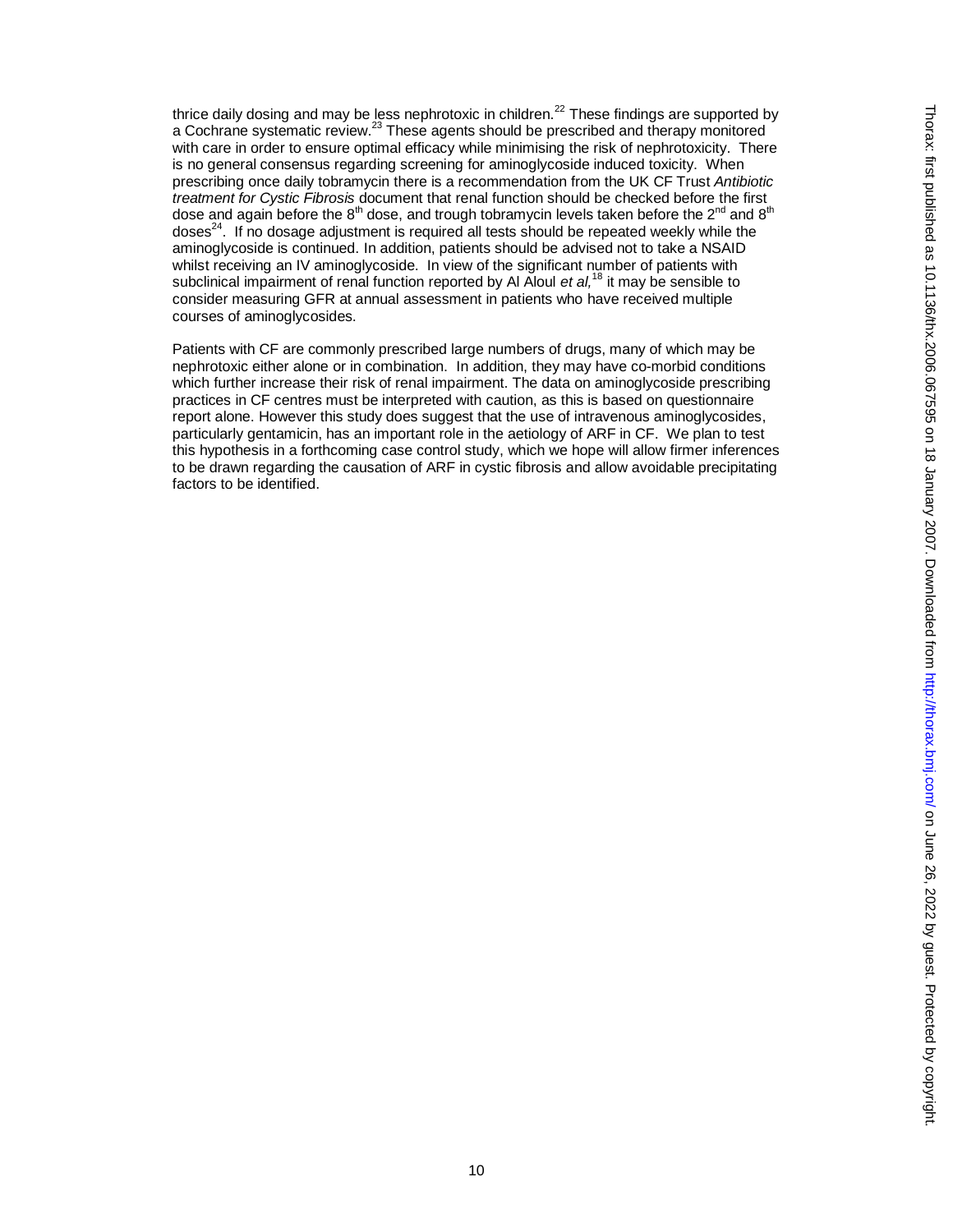### **Acknowledgements:**

We would also like to thank all members of the CF teams who collaborated with this study by replying to the questionnaires and recruiting cases to the study and Anil and Gita Mehta at the UK CF Database, University of Dundee.

### **Competing interests:**

Dr Smyth has received support, from Forest Laboratories, for research and to attend scientific meetings

# **Funding:**

This study was funded by the UK Cystic Fibrosis Trust grant PJ467.

### **Copyright:**

The Corresponding Author has the right to grant on behalf of all authors and does grant on behalf of all authors, an exclusive licence (or non-exclusive for government employees) on a worldwide basis to the BMJ Publishing Group Ltd and its Licensees to permit this article to be published in Thorax editions and any other BMJPGL products to exploit all subsidiary rights, as set out in our licence http://thorax.bmjjournals.com/ifora/licence.pdf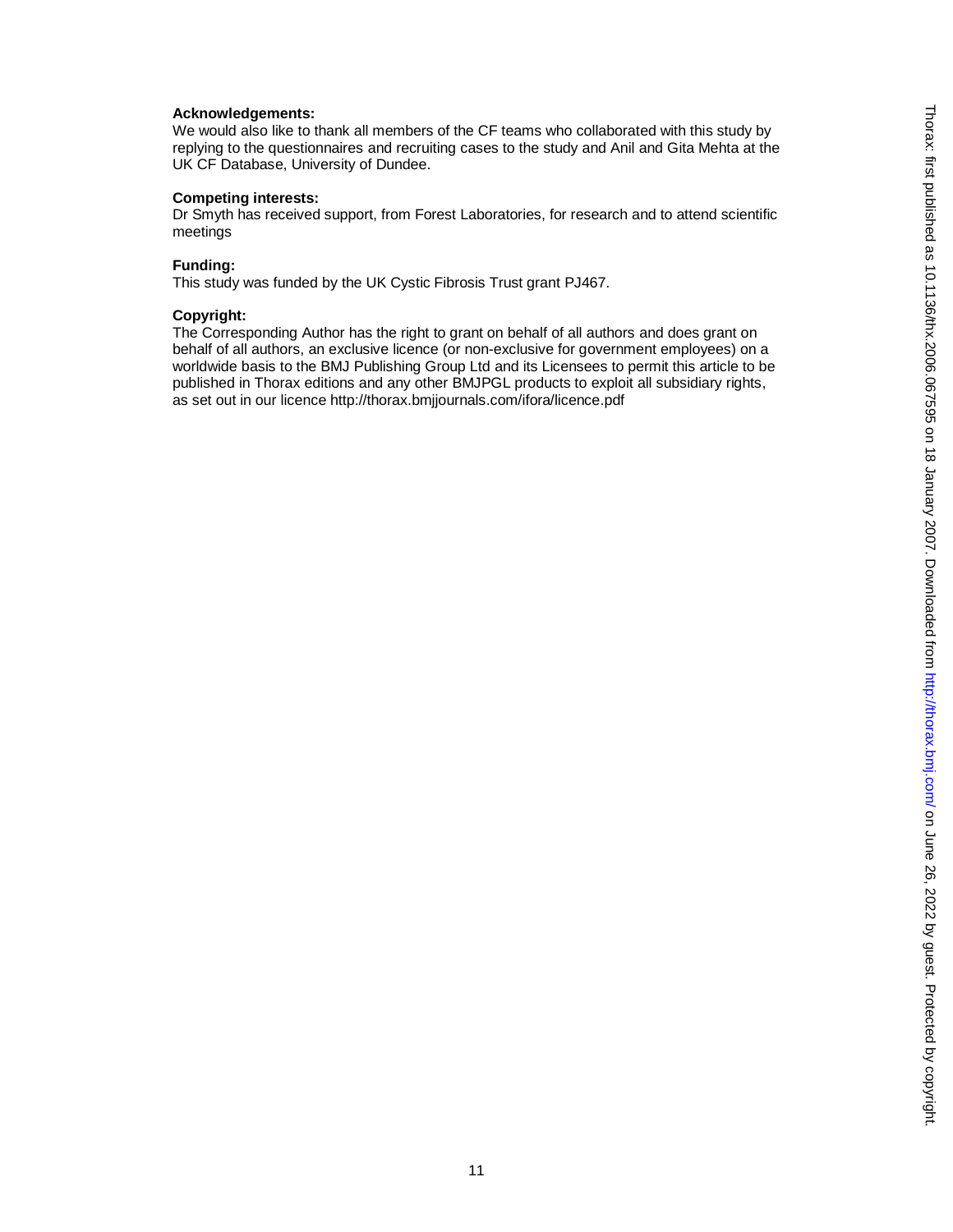#### **References**

- 1. Drew J, Watson AR, Smyth A. Acute renal failure and cystic fibrosis. *Arch Dis Child* 2003;**88**:646.
- 2. Drew JH, Watson AR, Evans JHC, Smyth AR. Antibiotics and Acute Renal Failure in Children with Cystic Fibrosis. *Paediatr Perinat Drug Ther* 2002;**5**:65-7.
- 3. Kennedy SE, Henry RL, Rosenberg AR. Antibiotic-related renal failure and cystic fibrosis. *J Paediatr Child Health* 2005;**41**:382-3.
- 4. Stephens SE, Rigden SPA, Price J. Acute renal failure (ARF) in cystic fibrosis patients treatedwith ceftazidime and gentamicin in combination. *Arch Dis Child* 2001;**84**:G169.
- 5. Bald M, Ratjen F, Nikolaizik W, Wingen AM. Ciprofloxacin-induced acute renal failure in a patient with cystic fibrosis. *Pediatr Infect Dis J* 2001;**20**:320-1.
- 6. Moffett BS, Rosenstein BJ, Mogayzel PJ, Jr., Moffett BS, Rosenstein BJ, Mogayzel PJJ. Ciprofloxacin-induced renal insufficiency in cystic fibrosis. *J Cystic Fibrosis* 2003;**2**:152-4.
- 7. Kovesi TA, Swartz R, MacDonald N. Transient renal failure due to simultaneous ibupropfen and aminoglycoside therapy in children with cystic fibrosis (letter). *N Engl J Med* 1998;65-6.
- 8. Scott CS, Retsch-Bogart GZ, Henry MM. Renal failure and vestibular toxicity in an adolescent with cystic fibrosis receiving gentamicin and standard-dose ibuprofen. *Pediatr Pulmonol* 2001;**31**:314-6.
- 9. Hoffmann IM, Rubin BK, Iskandar SS, Schechter MS, Nagaraj SK, Bitzan MM *et al*. Acute renal failure in cystic fibrosis: association with inhaled tobramycin therapy. *Pediatr Pulmonol* 2002;**34**:375-7.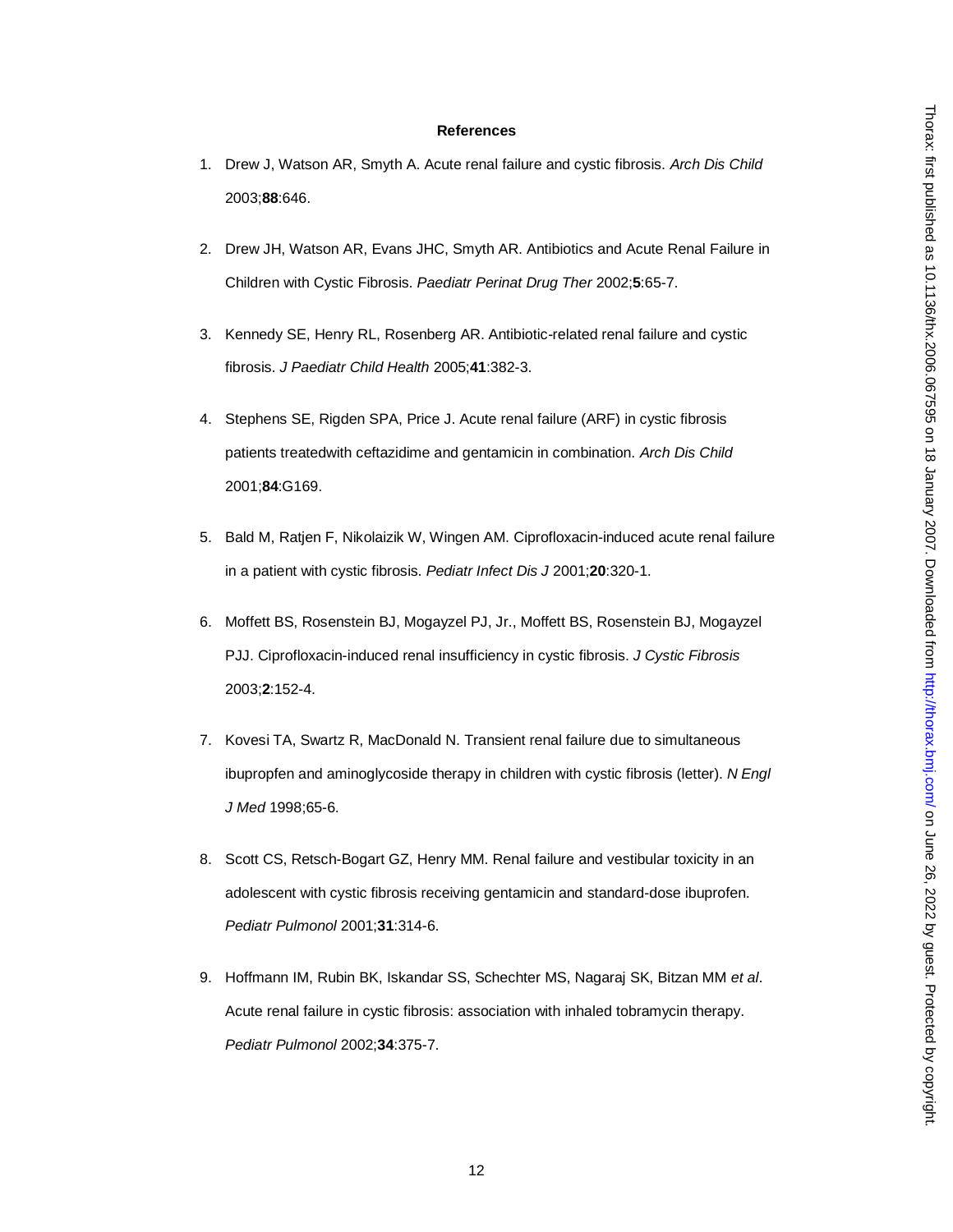- 10. Desmazes-Dufeu N, Hubert D, Burgel PR, Kanaan R, Velea V, Dusser D *et al*. Severe dehydration and August 2003 heat wave in a cohort of adults with cystic fibrosis. *Presse Medicale* 2005;**34**:647-8.
- 11. Al-Aloul M, Miller H, Stockton P, Ledson MJ, Walshaw MJ. Acute renal failure in CF patients chronically infected by the Liverpool epidemic Pseudomonas aeruginosa strain (LES). *J Cystic Fibrosis* 2005;197-2001.
- 12. UK CF Trust. UK Cystic Fibrosis Database Annual Report 2003 . Dundee: University of Dundee, 2005.

http://www.cystic-fibrosis.org.uk/pdfs/AnnualReport/AnnualReport2003.pdf

- 13. UK Cystic Fibrosis Trust Antibiotic Group. Antibiotic Treatment for Cystic Fibrosis Report of the UK Cystic Fibrosis Trust Antibiotic Group. London: UK Cystic Fibrosis Trust, 2002.
- 14. British Medical Association, Royal Pharmaceutical Society of Great Britain, Royal College of Paediatrics and Child Health, Neonatal and Paediatric Pharmacists Group. The British National Formulary for Children. London: BMJ publishing group, 2005. http://www.nelh.nhs.uk/bnf\_children.asp
- 15. British Association for Paediatric Nephrology working group. The Provision of Services in the United Kingdom for Children and Adolescents with Renal Disease. British Association for Paediatric Nephrology, 1995.
- 16. Hegarty J, Middleton RJ, Krebs M, Hussain H, Cheung C, Ledson T *et al*. Severe acute renal failure in adults: place of care, incidence and outcomes. *Qjm* 2005;**98**:661-6.
- 17. Stanton BA. Cystic fibrosis transmembrane conductance regulator (CFTR) and renal function. *Wien Klin Wochenschr* 1997;**109**:457-64.